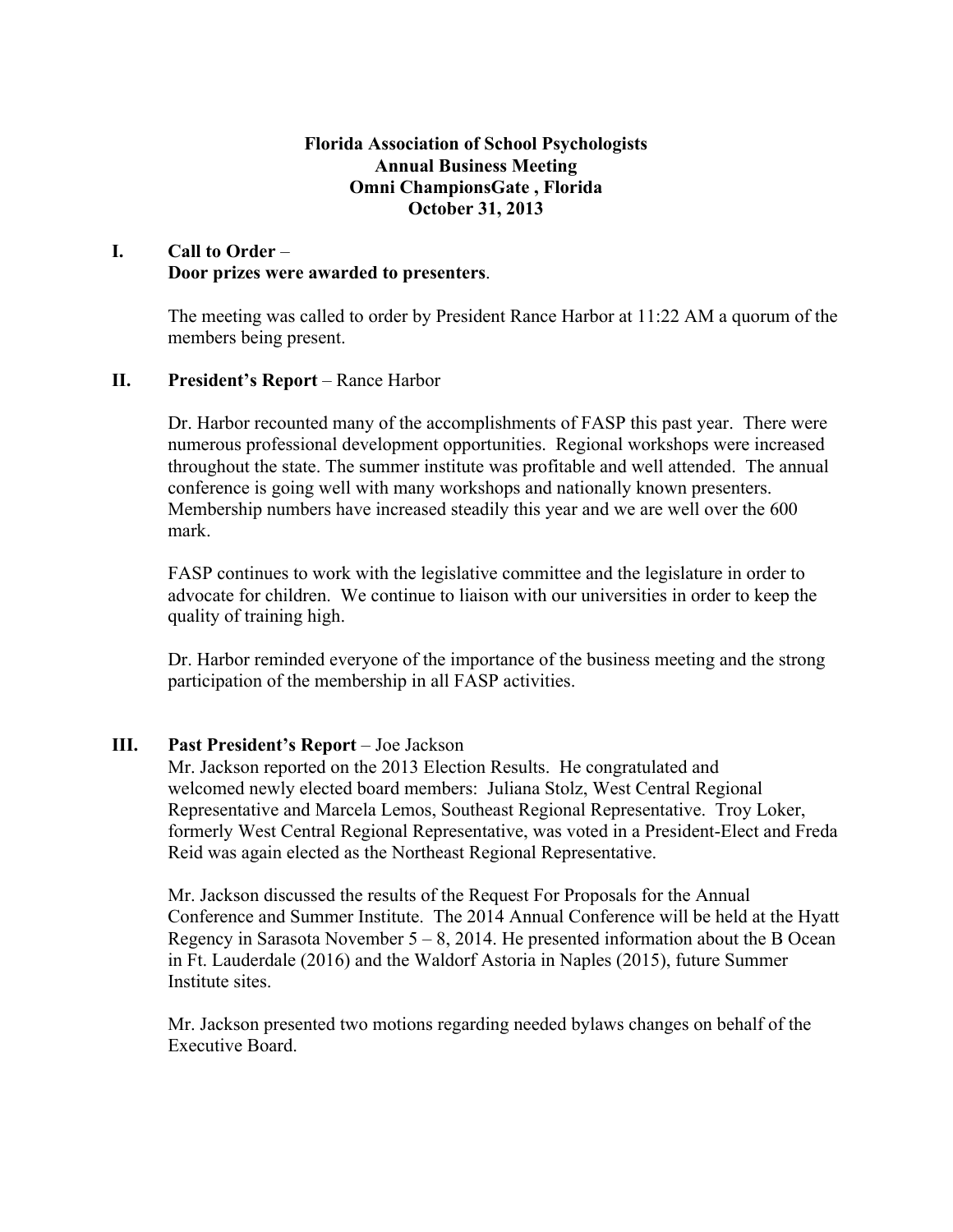### **III. President Elect's Report** – Geoff Freebern

Mr. Freebern presented the Executive Board for 2013-14. As he considered his appointments and the organization of the board, he wanted to decrease the size of the board to increase efficiency and decrease expenses. This goal was achieved by several persons doing double duty.

List of Executive Board Members and their title/email address is attached.

### **IV.** Secretary's Report – Susan Valero

Ms. Valero presented the minutes from the General Meeting on November 1, 2012 for review and approval.

Moved: Jackson Second: Donelson Motion passed.

## **V. Treasurer's Report –** Gene Cash for Amy Endsley

Dr. Cash reviewed expenses and revenues to date as presented on the spreadsheet. He summarized the motions and action items discussed at the Finance Committee meeting. The Committee recommended that bids be obtained for a financial audit of FASP's income and expenses to be conducted by an independent accounting firm (CPA) for the time period of 2012 and 2013 (2 prior years of financial records). The bids should encompass varying tiers of audit complexity. They also recommended that FASP contracts have two signatures which can be any one of the elected officers of FASP (President, President-Elect, Past President, Secretary and Treasurer). Copies of the signed contract must be sent to all of the FASP officers following signatures and execution. The lobbyist contract would be signed by the chair of the PP&PR committee and one of the officers. Lastly, the financial committee recommended that FASP purchase a web based membership database program for the next year which would integrate membership, registration and conference information (Wild Apricot).

Motion to accept the Treasurers Report as presented. Moved: Oganes Second: Dorsey Motion passed

#### **VI. Membership Committee**

The membership chair, Kathy Leighton, presented a brief report related to the proposed dues increase. She noted that it is important to our professional advocacy efforts that all school psychologists become members of FASP and encouraged all present to talk to their colleagues about the importance of membership. She spoke of the success of the new installment plan option for paying dues. Dues were last raised 8 years ago.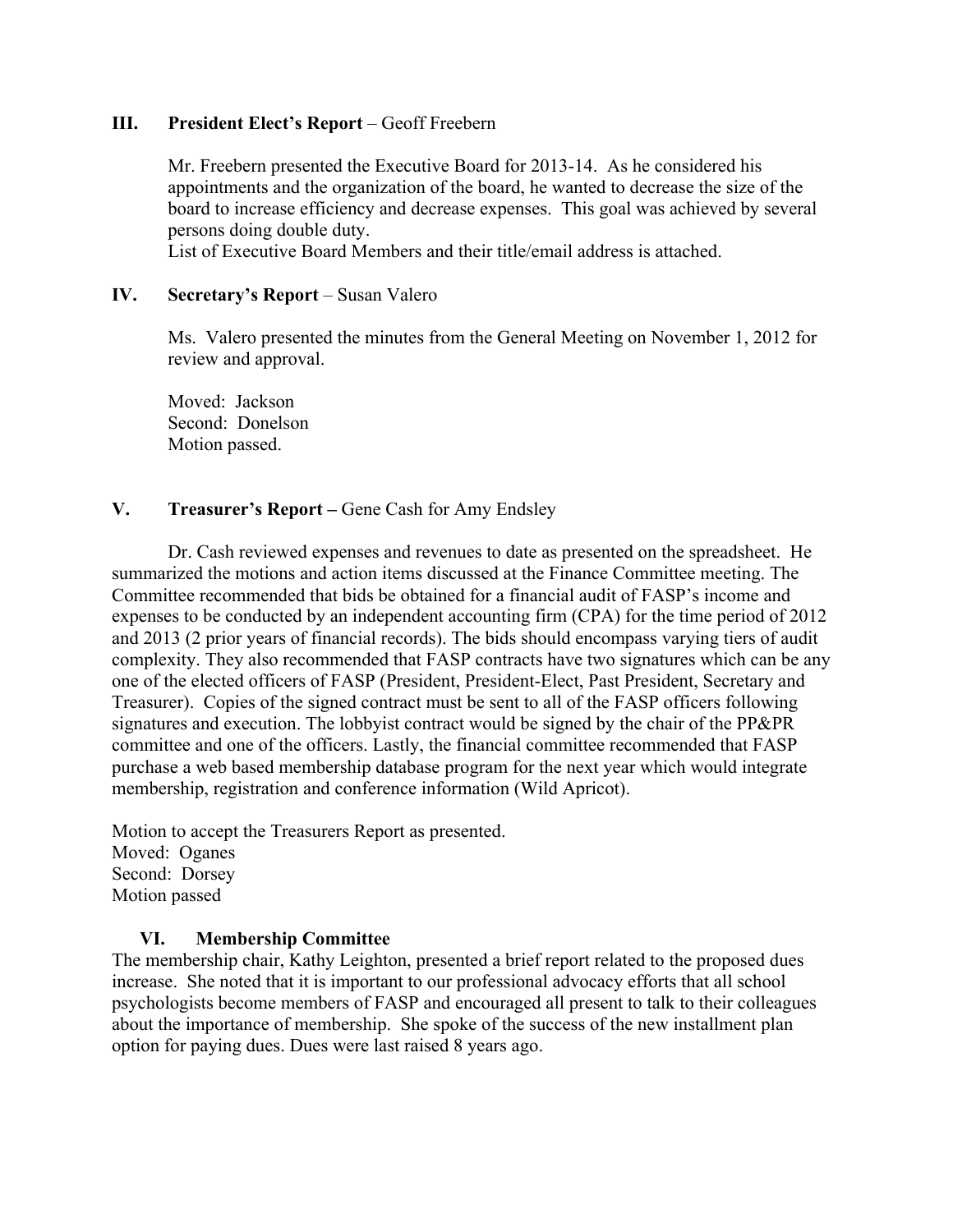# **VI. Action Items Related to Officer Reports**

 **Motion #1** Change By-Laws Article V; adding item 1 and 5 to read: Article V (underlined words are the additions and strike-through is the deleted number)

# ARTICLE V - EXECUTIVE BOARD

- 1. There shall be an Executive Board of FASP consisting of the officers of FASP, Standing Committee Chairpersons, Special Committee Chairpersons, DOE Consultant, FASP Children's Services Fund, Inc. Liaison, NASP Delegate and a representative of The FASP Committee of Continuous Existence Liaison.the Political Committee (PC).
- 2. The Executive Board shall have general supervision of the affairs of FASP.
- 3. The President of FASP shall be Chairperson of the Executive Board, and the Secretary of FASP shall be Secretary of the Executive Board.
- 4. The Executive Board shall be called for a physical meeting during the period of the Annual Meeting. Additional meetings of the Executive Board shall be held on the call of the President or upon petition in writing by ten percent of the voting members in good standing. A majority of the Executive Board shall constitute a quorum. Unless otherwise specified by these Bylaws, any issue may be decided by a mail, electronic, or telephone ballot of the Executive Board provided that no member of the Executive Board requests that it be referred to a physical meeting.
- 5. All EB members can vote during EB meetings or when participating in an email (electronic) motion, one vote per one person, regardless of the number of positions held, and one vote for Co-Chairs of a Committee (i.e., only one Co-Chair may vote). Only positions held by FASP members cast votes. If a conflict of interest arises, the member should abstain from the vote on the specific item.
- $\frac{5}{6}$ . All motions and approved minutes of the Executive Board may be published in the FASP Newsletter and posted on the FASP website for review by the membership. Minutes of the meetings of the Executive Board shall be made available to any member who requests them.
- Rationale: Item 1 Added clarification to the different committee chairs and name change to the political action committee. Item 5 Provide clarification of who can vote at Executive Board Meetings.

Moved: Executive Board Second: Leighton Motion Passed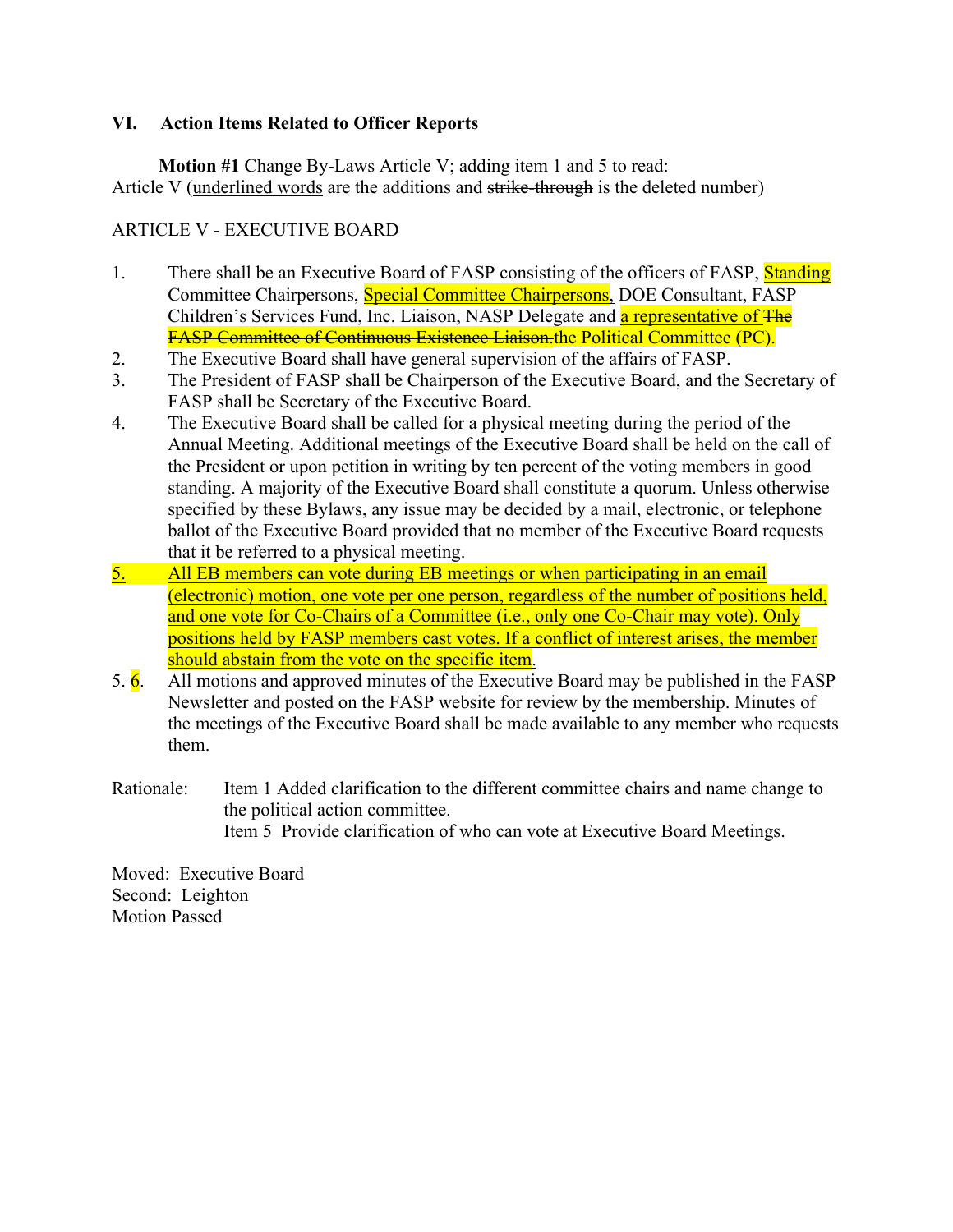## **Motion #2:** Change By-Laws Article VIII to read as follows

# ARTICLE VIII - COMMITTEES

O. The Public Policy & Information Committee Professional Relations shall consist of at least three members of FASP. The Chairperson shall be designated by the President-elect with the approval of the Executive Board. It shall be the function of this committee to further public knowledge of school psychology and of FASP.

Rationale: Correcting name of committee

Moved: Executive Board Second: Kappus Motion Passed

#### **Motion #3: Dues Increase**

*Motion to approve FASP membership dues based on the following schedule:*

| Category                         | <b>Present</b> | <b>New</b>      |
|----------------------------------|----------------|-----------------|
| Regular                          | \$80           | \$90<br>$(+10)$ |
| <b>Past Presidents</b>           | \$80           | \$90<br>(+10)   |
| <b>Associate Regular</b>         | \$80           | \$90<br>$(+10)$ |
| Regular (Out of state)           | \$70           | \$75<br>(+5)    |
| Associate Regular (Out of State) | \$70           | \$75<br>$(+5)$  |
| Transition                       | \$40           | \$45<br>(+5)    |
| <b>Retired</b>                   | \$30           | \$35<br>(+5)    |
| <b>Student</b>                   | \$20           | \$25<br>(+5)    |

Moved: Executive Board Second: Myers Motion passed

Discussion: It was noted that there is an Associate Student Category (\$20) with the same restrictions associated with the Associate Regular category. A question was raised about the need for a dues increase when the treasurer's report reflected a fairly large reserve fund. Another member felt that FASP should exercise caution in passing a dues increase because of salary reductions for school psychologists occurring throughout the state over the past several years. Another member asked if it were possible to obtain a discount for NASP and FASP dual membership.